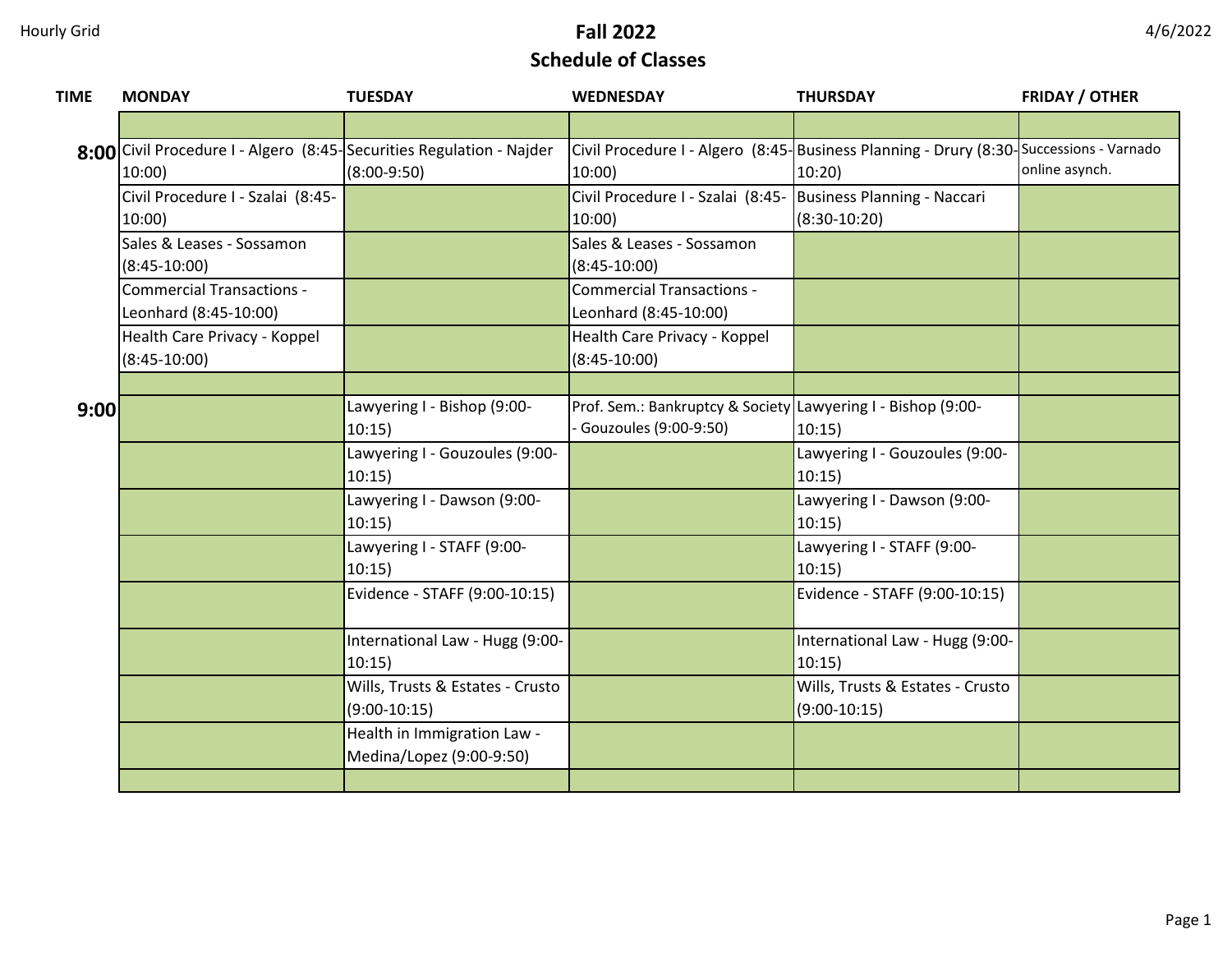| 4/6/2022 |  |
|----------|--|
|----------|--|

| <b>TIME</b> | <b>MONDAY</b>                                        | <b>TUESDAY</b>                                       | <b>WEDNESDAY</b>                                     | <b>THURSDAY</b>                                                     | <b>FRIDAY / OTHER</b> |
|-------------|------------------------------------------------------|------------------------------------------------------|------------------------------------------------------|---------------------------------------------------------------------|-----------------------|
|             |                                                      |                                                      |                                                      |                                                                     |                       |
|             | 10:00 Constitutional Law - Medina<br>$(10:20-12:10)$ | <b>Constitutional Law - Moore</b><br>$(10:30-12:20)$ | Constitutional Law - Medina<br>$(10:20-12:10)$       | <b>Constitutional Law - Moore</b><br>$(10:30-12:20)$                |                       |
|             | Civil Procedure I - Moore<br>$(10:20-11:35)$         | Property Sem: Land Use -<br>Villavaso (10:30-12:20)  | Civil Procedure I - Moore<br>$(10:20-11:35)$         | Legis. Process - Policy & Ethics -<br>Montelaro/Leger (10:30-12:20) |                       |
|             | Contracts I - Garda (10:20-<br>11:35)                |                                                      | Contracts I - Garda (10:20-<br>11:35)                |                                                                     |                       |
|             | Contracts I - Senn (10:20-<br>11:35                  |                                                      | Contracts I - Senn (10:20-<br>11:35                  |                                                                     |                       |
|             | Intellectual Property Law -<br>Blevins (10:20-11:35) |                                                      | Intellectual Property Law -<br>Blevins (10:20-11:35) |                                                                     |                       |
|             | Security Rights - Tooley-<br>Knoblett (10:20-11:35)  |                                                      | Security Rights - Tooley-<br>Knoblett (10:20-11:35)  |                                                                     |                       |
|             |                                                      |                                                      |                                                      |                                                                     |                       |
|             | 11:00 Patent Law - Carbo (11:45-<br>1:25)            | Lawyering I - Bishop (11:00-<br>12:15)               |                                                      | Lawyering I - Bishop (11:00-<br>12:15                               |                       |
|             |                                                      | Lawyering I - Gouzoules (11:00-<br>12:15)            |                                                      | Lawyering I - Gouzoules (11:00-<br>12:15)                           |                       |
|             |                                                      | Lawyering I - Dawson (11:00-<br>12:15)               |                                                      | Lawyering I - Dawson (11:00-<br>12:15                               |                       |
|             |                                                      | Lawyering I - STAFF (11:00-<br>12:15)                |                                                      | Lawyering I - STAFF (11:00-<br>12:15                                |                       |
|             |                                                      | Lawyering I - Pabon (Lopez)<br>$(11:00-12:15)$       |                                                      | Lawyering I - Pabon (Lopez)<br>$(11:00-12:15)$                      |                       |
|             |                                                      | Bar Prep I Civil - Scalise (11:00-<br>12:15)         |                                                      | Bar Prep I Civil - Scalise (11:00-<br>12:15)                        |                       |
|             |                                                      | Bar Prep I Common - Tufts<br>$(11:00-12:15)$         |                                                      | Bar Prep I Common - Tufts<br>$(11:00-12:15)$                        |                       |
|             |                                                      | Disability Law - Tuchinda<br>$(11:00-12:15)$         |                                                      | Disability Law - Tuchinda<br>$(11:00-12:15)$                        |                       |
|             |                                                      | Income Taxation - Durst (11:00-<br>12:15)            |                                                      | Income Taxation - Durst (11:00-<br>12:15)                           |                       |
|             |                                                      |                                                      |                                                      |                                                                     |                       |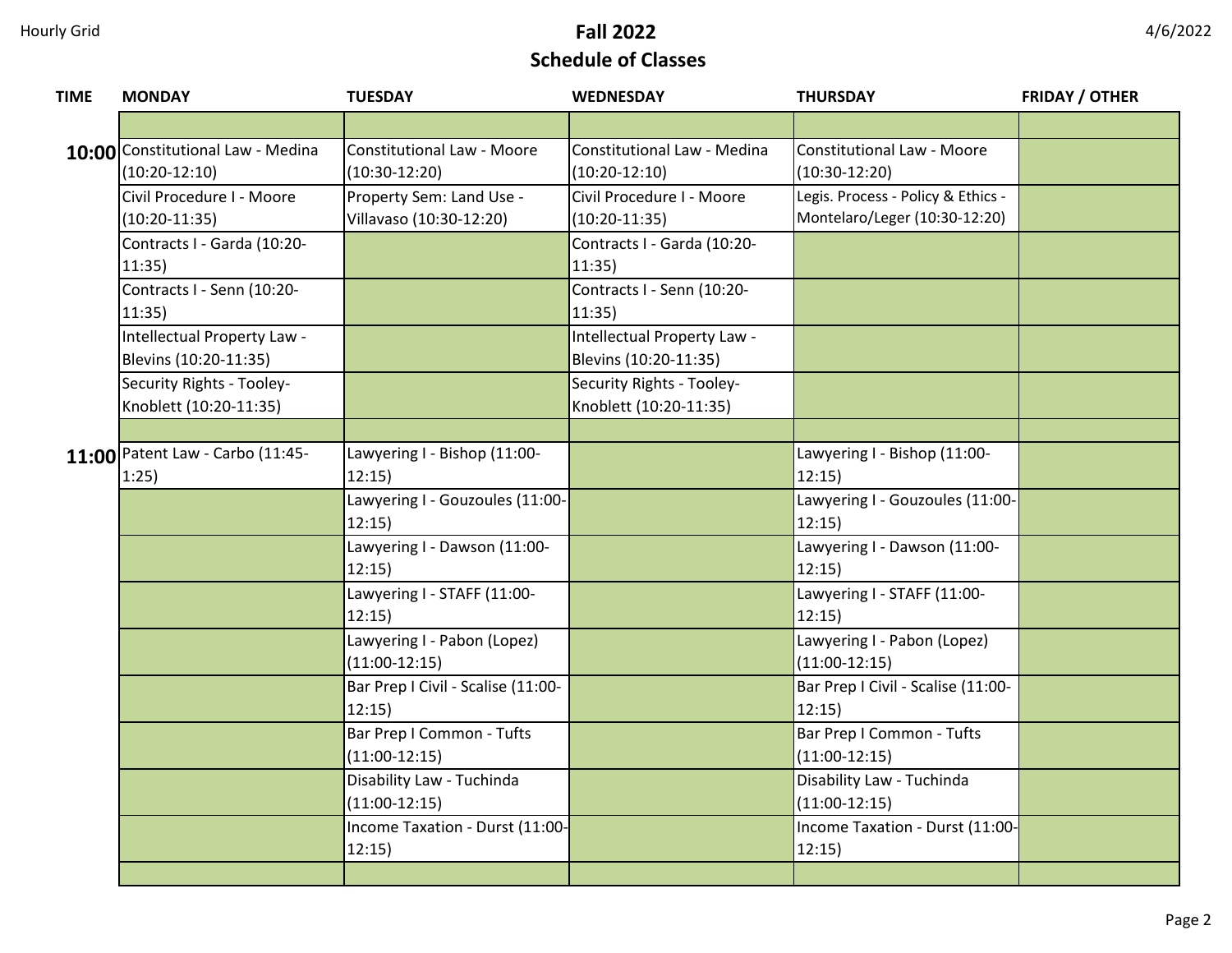| <b>TIME</b> | <b>MONDAY</b>                        | <b>TUESDAY</b> | <b>WEDNESDAY</b>                | <b>THURSDAY</b>                 | <b>FRIDAY / OTHER</b> |
|-------------|--------------------------------------|----------------|---------------------------------|---------------------------------|-----------------------|
|             |                                      |                |                                 |                                 |                       |
|             | 12:00 Prof. Sem.: Arbitration Law &  |                | Prof. Sem.: Arbitration Law &   |                                 |                       |
|             | Practice - Szalai (11:55-1:10)       |                | Practice - Szalai (11:55-1:10)  |                                 |                       |
|             | Int'l Orgs. and Institutions -       |                | Int'l Orgs. and Institutions -  |                                 |                       |
|             | Puder (11:55-1:10)                   |                | Puder (11:55-1:10)              |                                 |                       |
|             | Advanced Legal Research -            |                | Advanced Legal Research -       |                                 |                       |
|             | Barnes (11:55-1:10)                  |                | Barnes (11:55-1:10)             |                                 |                       |
|             |                                      |                |                                 |                                 |                       |
|             | 1:00 Criminal Law - Blevins (Sect. - |                | Criminal Law - Blevins (Sect. - | Intro to International Law of   |                       |
|             | $001)$ (1:30-2:45)                   |                | 001) (1:30-2:45)                | the Sea - Crais (1:00-1:50)     |                       |
|             | Obligations I - Sossamon (1:30-      |                | Obligations I - Sossamon (1:30- | Acad. Ext. (all sect.) - Finger |                       |
|             | 2:45)                                |                | 2:45)                           | $(1:00-1:50)$                   |                       |
|             | Obligations I - Davrados (1:30-      |                | Obligations I - Davrados (1:30- |                                 |                       |
|             | 2:45)                                |                | 2:45)                           |                                 |                       |
|             | Evidence - Leonhard (Sect. -         |                | Evidence - Leonhard (Sect. -    |                                 |                       |
|             | $001)$ (1:30-2:45)                   |                | 001) (1:30-2:45)                |                                 |                       |
|             | Prop Sem: Property, Land Use         |                | Prop Sem: Property, Land Use    |                                 |                       |
|             | & Justice - Lovett (1:30-2:45)       |                | & Justice - Lovett (1:30-2:45)  |                                 |                       |
|             | Adv. Con Law: 14th Amend. -          |                | Adv. Con Law: 14th Amend. -     |                                 |                       |
|             | Garda (1:30-2:45)                    |                | Garda (1:30-2:45)               |                                 |                       |
|             | Community Property - Tooley-         |                | Community Property - Tooley-    |                                 |                       |
|             | Knoblett (1:30-2:45)                 |                | Knoblett (1:30-2:45)            |                                 |                       |
|             |                                      |                |                                 |                                 |                       |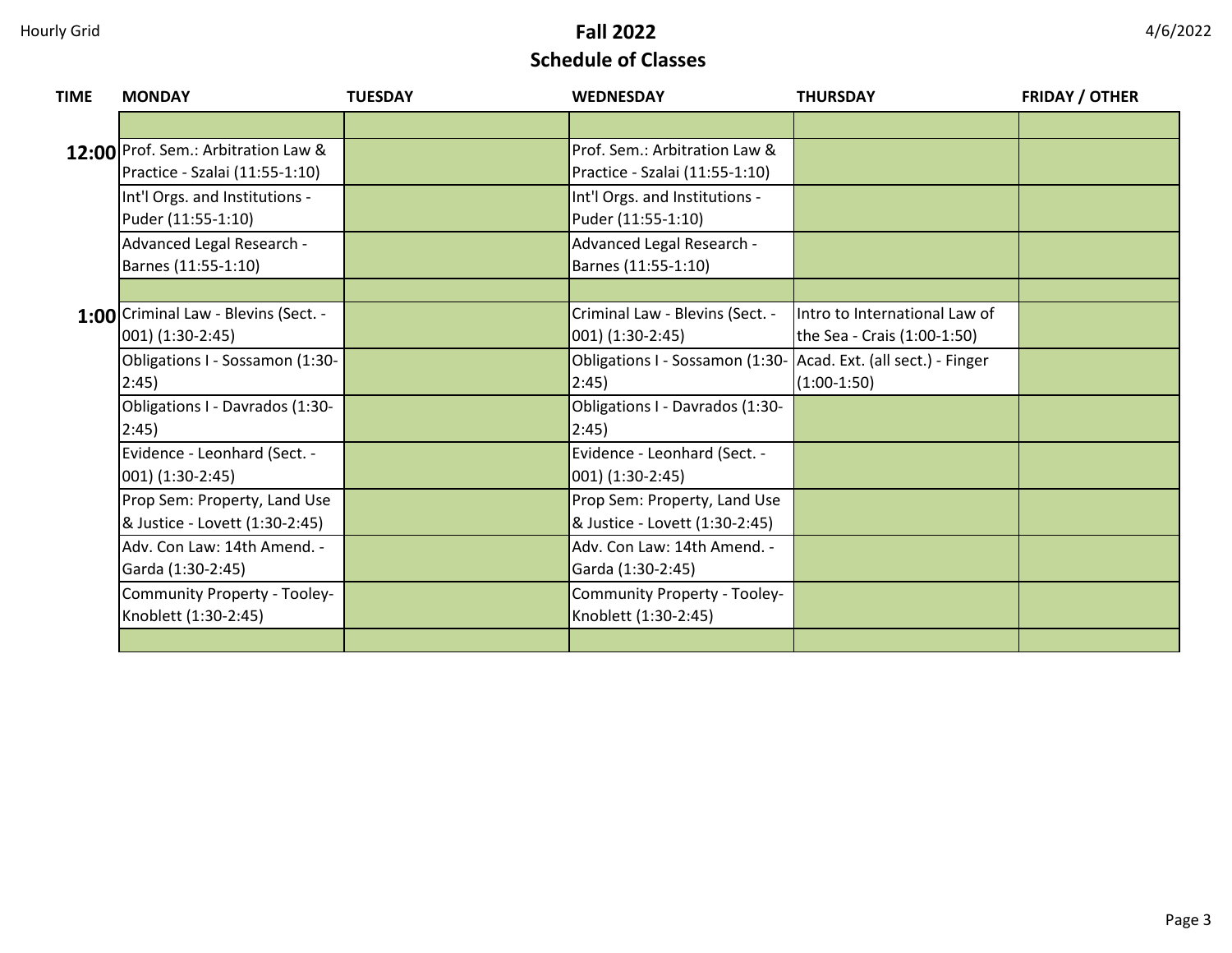| <b>TIME</b> | <b>MONDAY</b>                                               | <b>TUESDAY</b>                                                            | <b>WEDNESDAY</b>                                            | <b>THURSDAY</b>                                  | <b>FRIDAY / OTHER</b> |
|-------------|-------------------------------------------------------------|---------------------------------------------------------------------------|-------------------------------------------------------------|--------------------------------------------------|-----------------------|
|             |                                                             |                                                                           |                                                             |                                                  |                       |
| 2:00        |                                                             | Torts I - Shoebotham (2:00-<br>3:15)                                      |                                                             | Torts I - Shoebotham (2:00-<br>3:15)             |                       |
|             |                                                             | Torts I - LeCesne (2:00-3:15)                                             |                                                             | Torts I - LeCesne (2:00-3:15)                    |                       |
|             |                                                             | Torts I - Sokol (2:00-3:15)                                               |                                                             | Torts I - Sokol (2:00-3:15)                      |                       |
|             |                                                             | Torts I - Viator (2:00-3:15)                                              |                                                             | Torts I - Viator (2:00-3:15)                     |                       |
|             |                                                             | Sales and Leases - Varnado<br>$(2:00-3:15)$                               |                                                             | Sales and Leases - Varnado<br>$(2:00-3:15)$      |                       |
|             |                                                             | <b>Real Estate Transactions -</b><br>Crusto (2:00-3:15)                   |                                                             | Real Estate Transactions -<br>Crusto (2:00-3:15) |                       |
|             |                                                             | Employment Law - Senn (2:00-<br>3:15)                                     |                                                             | Employment Law - Senn (2:00-<br>3:15)            |                       |
|             |                                                             |                                                                           |                                                             |                                                  |                       |
|             | 3:00 Criminal Law - Blevins (Sect. -<br>002) (3:05-4:20)    | Contract Drafting - Drury (3:30- Criminal Law - Blevins (Sect. -<br>4:45) | 002) (3:05-4:20)                                            | Contract Drafting - Drury (3:30-<br>4:45)        |                       |
|             | Environmental Law - Verchick<br>$(3:05-4:20)$               | Sel. Topics in Immigration -<br>Pabon (3:30-5:20)                         | Environmental Law - Verchick<br>$(3:05-4:20)$               | Clinical Seminar (all sections)<br>$(3:30-5:20)$ |                       |
|             | Evidence - Leonhard (Sect. -<br>002) (3:05-4:20)            | Con Law Sem: Incarceration -<br>Armstrong/Kumar (3:30-5:20)               | Evidence - Leonhard (Sect. -<br>$ 002\rangle$ (3:05-4:20)   |                                                  |                       |
|             | Admiralty Sem.: Practice &<br>Procedure - Crais (3:05-4:20) |                                                                           | Admiralty Sem.: Practice &<br>Procedure - Crais (3:05-4:20) |                                                  |                       |
|             | Labor Law - Mott (3:05-4:20)                                |                                                                           | Labor Law - Mott (3:05-4:20)                                |                                                  |                       |
|             | Asylum and Refugee Law-                                     |                                                                           | Asylum and Refugee Law-                                     |                                                  |                       |
|             | Medina (3:05-4:55 - Mon's)                                  |                                                                           | Medina (3:05-3:55 - Wed's)                                  |                                                  |                       |
|             |                                                             |                                                                           |                                                             |                                                  |                       |